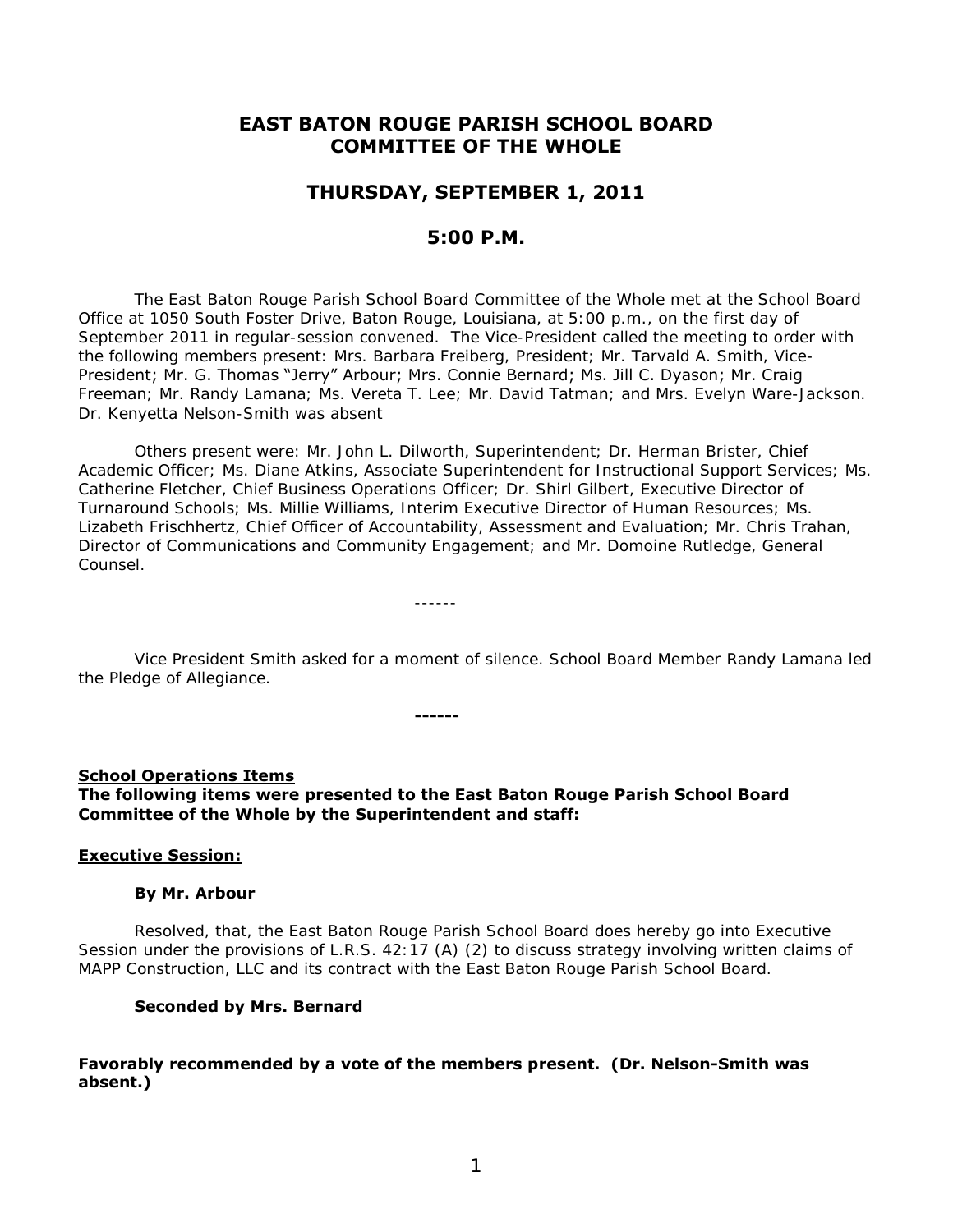#### **------**

**The Board came out of Executive Session and reconvened. No action was taken in or after the Executive Session.** 

**------**

#### **Personnel Services Items**

**The following items were presented to the East Baton Rouge Parish School Board Committee of the Whole by the Superintendent and staff:** 

#### **Accept New and Revised Job Descriptions** *In Globo*

 **By Mr. Arbour** 

 **Seconded by Ms. Lee** 

#### **New and Revised Job Descriptions**

#### **By Mr. Arbour**

The East Baton Rouge Parish School Board Committee of the Whole does hereby favorably recommend the following item: approval of job descriptions *in globo*: a). Dropout Prevention Facilitator (new); b). School Counselor (revised); and c). Director of Construction and Capital Projects.

#### **Seconded by Ms. Lee**

**Discussion followed.** 

**Ms. Dyason asked that Item C be removed.** 

#### **The following motion was made.**

#### **By Mr. Arbour**

Resolved, that, the East Baton Rouge Parish School Board Committee of the Whole does hereby accept *In GloBo* Personnel Services #1, Item A and Item B.

#### **Seconded by Ms. Lee**

**Favorably recommended by a vote of the members present. (Dr. Nelson-Smith and Mr. Smith were absent.)** 

**------**

**Job Description** 

 **By Mr. Arbour**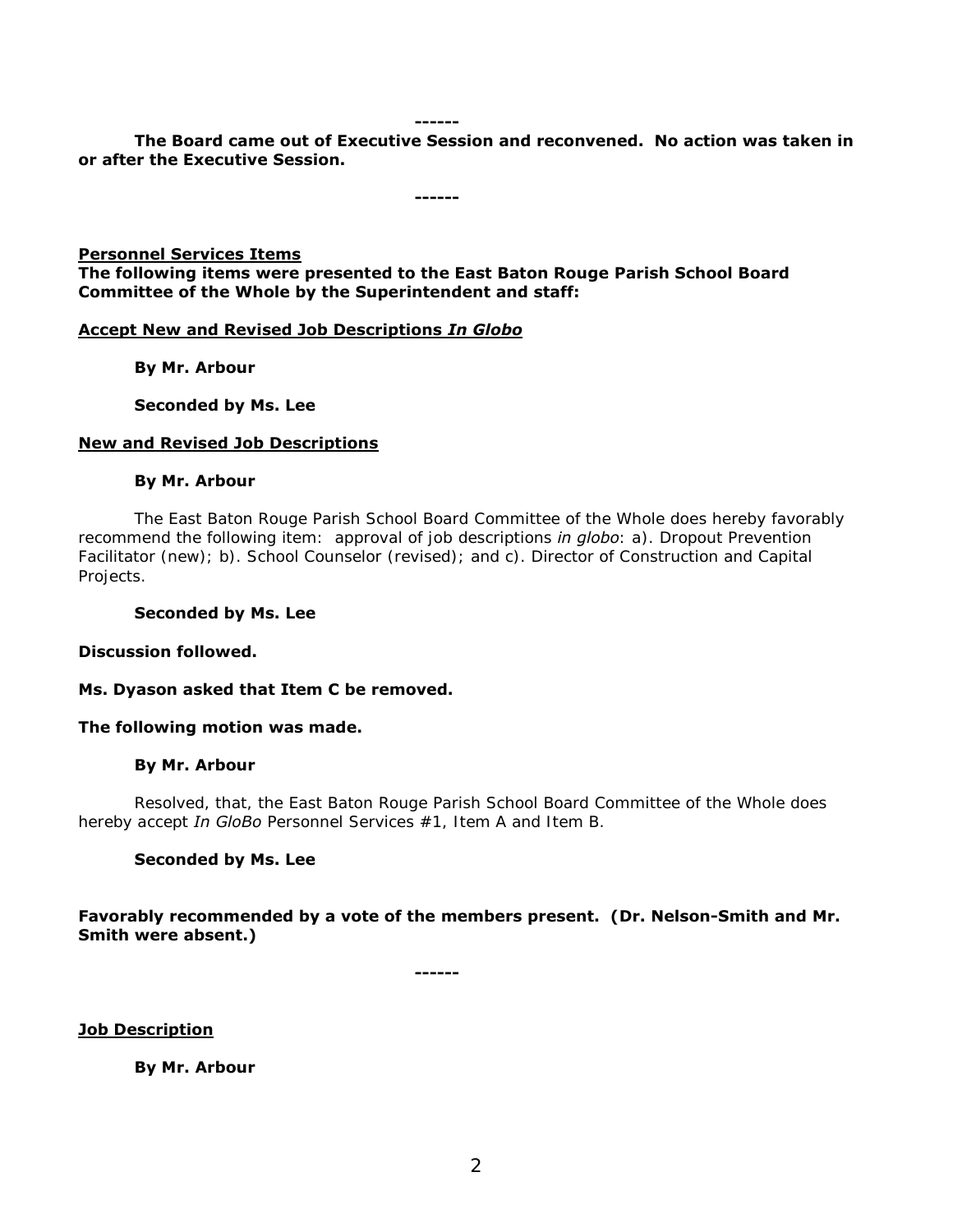The East Baton Rouge Parish School Board Committee of the Whole does hereby favorably recommend the following item: approval of job description of Director of Construction and Capital Projects.

### **Seconded by Mr. Lamana**

#### **Discussion followed.**

### **The following substitute motion was made.**

### **By Mr. Freeman**

The East Baton Rouge Parish School Board Committee of the Whole does hereby recommend this item be postponed to a date certain.

#### **Seconded by Mrs. Bernard**

#### **Discussion followed.**

 **Mr. Freeman withdrew his substitute motion and the seconder agreed.** 

**The vote on the motion was as follows:** 

| Yeas: $(3)$    | Mr. Arbour, Mr. Lamana, and Ms. Lee                                                                |
|----------------|----------------------------------------------------------------------------------------------------|
| Nays: $(6)$    | Mrs. Bernard, Mrs. Dyason, Mr. Freeman, Mrs. Freiberg, Mr.<br><b>Tatman, and Mrs. Ware-Jackson</b> |
| Abstained: (0) | None                                                                                               |
| Absent: (2)    | Dr. Nelson-Smith and Mr. Smith                                                                     |

**The motion failed.** 

**-------**

#### **Finance The following items were presented to the East Baton Rouge Parish School Board Committee of the Whole by the Superintendent and staff:**

## **EBRP School System Postretirement Benefit Valuation Report**

#### **By Mr. Arbour**

 The East Baton Rouge Parish School Board Committee of the Whole does hereby favorably recommend the following item: approval of the East Baton Rouge Parish School System Postretirement Benefit Valuation Report, using the Projected Unit Credit Method and Level Percent of Pay Amortization, under GASB 45 as of July 1, 2010, and expense development for fiscal year ended June 30, 2011, as recommended by Mercer.

## **Seconded by Mr. Freeman**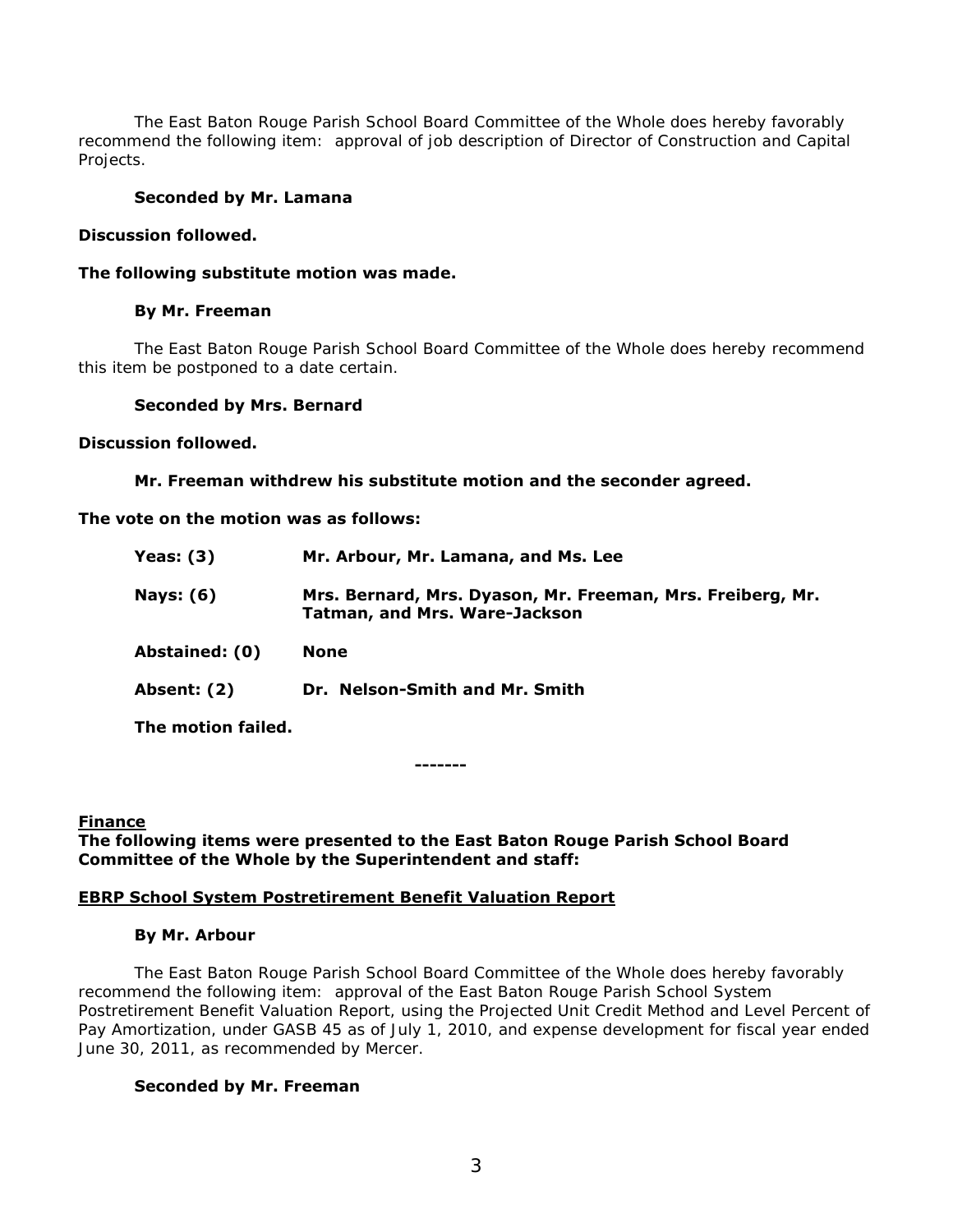**Favorably recommended by a vote of the members present. (Dr. Nelson-Smith and Mr. Smith were absent.)** 

**------**

**Proposed 2011-2012 Summer Opportunity for Academic Remediation Elementary Summer School Budget, Proposed 2011-2012 Middle School Summer School Budget, Proposed 2011-2012 High School Summer School Budget** 

## **By Mr. Lamana**

 The East Baton Rouge Parish School Board Committee of the Whole does hereby favorably recommend the following item: approval of the Proposed 2011-2012 Summer Opportunity for Academic Remediation (SOAR) Elementary Summer School Budget.

## **Seconded by Mrs. Bernard**

### **Discussion followed.**

### **The following substitute motion was made.**

### **By Mr. Freeman**

The East Baton Rouge Parish School Board Committee of the Whole does hereby favorably recommend the following items: approval of Proposed 2011-2012 Summer School Budgets *in globo*: a). Summer Opportunity for Academic Remediation (SOAR) Elementary Summer School Budget; b). Proposed 2011-2012 Middle School Summer School Budget; c). Proposed 2011-2012 High School Summer School Budget.

## **Seconded by Mr. Arbour**

**Favorably recommended by a vote of the members present. (Dr. Nelson-Smith and Mr. Smith were absent.)** 

**------**

#### **Instructional/Pupil Services Items**

**The following items were presented to the East Baton Rouge Parish School Board Committee of the Whole by the Superintendent and staff:** 

## **Grants**

#### **By Mr. Lamana**

 The East Baton Rouge Parish School Board Committee of the Whole does hereby favorably recommend the following item: acceptance of the following grants under \$50,000.00: a.) Kelley Gene Cook Charitable Foundation's Deborah Rochelle Teacher Grants in the amount of \$10,005.00. (Recipients: Corie McKinley Buras, Southeast Middle School – "Unlocking the Mystery of History Through the iPad" - \$3,500.00, Patricia McBride, Delmont Elementary School - "Kindle-ing a Love of Reading" - \$3,436.00, and Michele Whitehouse - Northeast Elementary School - "Clicking Away!" -\$3,069.00).